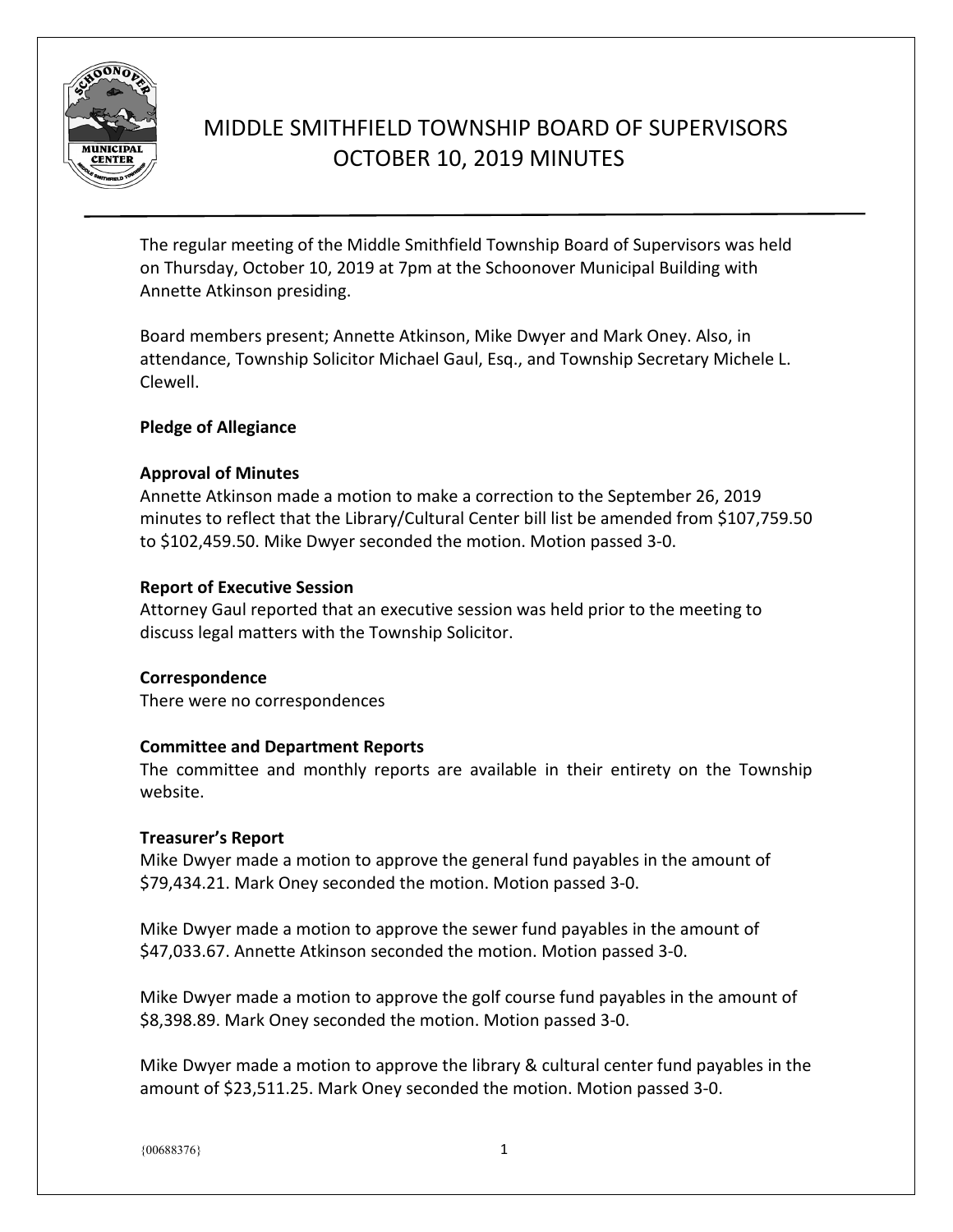Mike Dwyer made a motion to approve the liquid fuels payables in the amount of \$15,156.77. Mark Oney seconded the motion. motions passed 3-0.

#### **Community Building**

The basement and perimeter walls have been poured. The sidewalk pavers, concrete for the dumpster area and curbing were started today.

#### **New Business**

Authorize and Direct the Township Solicitor to Prepare an Ordinance and Advertise a Public Hearing for an Amendment to the Zoning Ordinance re: Vehicle Sales, Storage Facilities and Height of Unoccupied Structures; Annette Atkinson made a motion directing the Township Solicitor to prepare the ordinance and advertise the public hearing. Mark Oney seconded the motion. Motion passed 3-0.

Attorney Gaul asked for clarification regarding the height. Annette Atkinson said the consensus is 12' in height. Following discussion on wording as the term unoccupied structure is too broad, the wording will be changed to, statue, monument or artificial landscaping feature.

Approve Fisher & Fisher Appraisals, Inc. Contract for Professional Services; Mike Dwyer made a motion to authorize Annette Atkinson to sign the engagement of the appraisal for \$2,500. Annette Atkinson seconded the motion. Motion passed 3-0.

Approve Cedarville Engineering Group, LLC., to prepare and submit on behalf of the Township a Pennsylvania Small Water and Sewer Program Grant Application for Emergency Generator Installation at (6) Sanitary Sewer Pump Stations; Mark Oney made a motion authorize Cedarville Engineering Group to apply for a grant on behalf of the Township for an emergency generator and 6 sanitary sewer pump stations. Annette Atkinson seconded the motion passed 3-0.

Resolution 10-2019-6; Theresa Pitcher, Kevin O'Connor and Bernard B. O'Connor Joinder Deed – Mark Oney made a motion to table action until the next regular meeting. Mike Dwyer seconded the motion. Motion passed 3-0.

Resolution 10-2019-7; A Resolution Approving and Supporting the Marshall Creek Fire Company's Submission of a Pennsylvania Local Share Account – Monroe County Grant Request, Designating A Township Official to Execute All Documents and Agreements in Connection with The Requested Grant and Assist in Obtaining the Requested Grant, And Providing for Other Miscellaneous Matters; Mike Dwyer made a motion approving Resolution 10-2019-7. Annette Atkinson seconded the motion. Motion passed 3-0.

Resolution 10-2019-8; Sewage Planning Module for Pocono Mobile Home Estates; Annette Atkinson made a motion approving Resolution 10-2019-8 subject to the

 ${0.0688376}$  2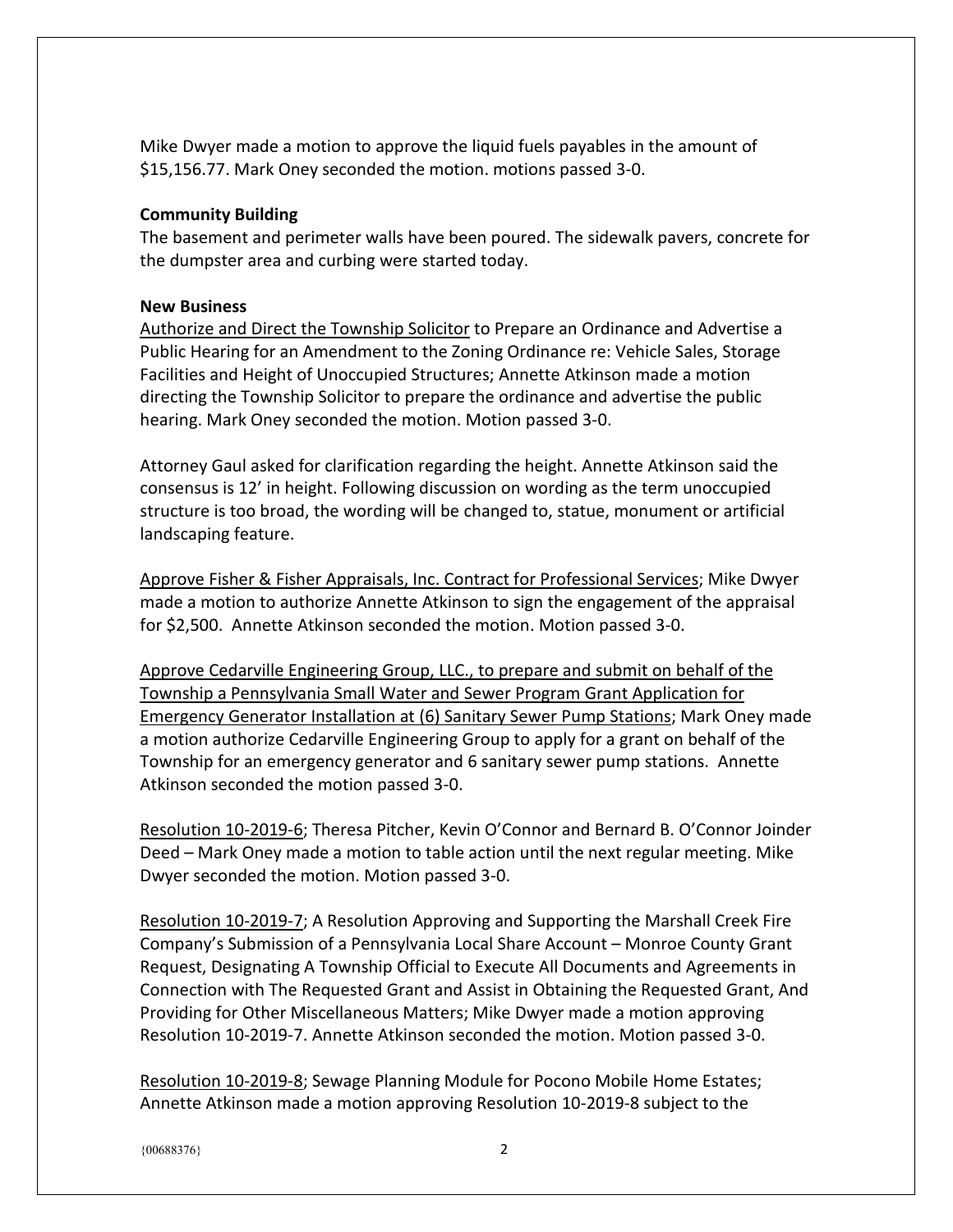Township Alternate Engineer reviewing the sewage planning module. Mike Dwyer seconded the motion. Motion passed 3-0.

Resolution 10-2019-9; Jo Parks Joinder Deed; Mark Oney made a motion to table action until the next regular meeting. Mike Dwyer seconded the motion. Motion passed 3-0.

#### **Public Comment**

None

#### **Adjournment**

Annette Atkinson made a motion to adjourn the meeting at 7:20pm. Mike Dwyer seconded the motion. Motion passed 3-0.

#### General fund

| <b>Num</b> | Name                                  | Memo                                    | <b>Credit</b> |
|------------|---------------------------------------|-----------------------------------------|---------------|
|            |                                       |                                         |               |
| 364478469  | Pennsylvania American Water           | 1024-210033478776 hydrants              | 143.53        |
| 17841      | Middle Smithfield Township 2019 GOB   | 2019 GOB installment                    | 2,989.30      |
| 17840      | Fisher & Fisher Appraisals, Inc.      | deposit for appraisal                   | 1,250.00      |
| 65287772   | Met Ed                                | 100059550028 Echo Lake                  | 19.50         |
| 65287701   | Met Ed                                | 100069220836 River Rd light             | 20.45         |
| 65287649   | Met Ed                                | 100114051681 Bark park                  | 20.53         |
| 65287598   | Met Ed                                | 100073577916 Sellersville light         | 33.33         |
| 17842      | 209 Enterprises                       | invs 101-13413, 13446 road materials    | 1,381.65      |
| 17843      | <b>AFLAC</b>                          | inv 738037 a/c y2051                    | 384.26        |
| 17844      | Alura Business Solutions LLC          | inv 34186 computer repairs              | 150.00        |
| 17845      | Bergey's, Inc                         | invs PH661113R, 661246, 661407 parts    | 347.32        |
| 17846      | Bradco Supply Co                      | iny 183971 tractor rental               | 3,400.00      |
| 17847      | Canfields Pet & Farm                  | invs 135525, 135557 straw & weed erasor | 113.00        |
| 17848      | Cedarville Engineering Group, LLC     | inv 10023 grant services                | 3,452.50      |
| 17849      | <b>Cleveland Brothers</b>             | invs inpp3432724,3434966,3434965        | 2,136.10      |
| 17850      | Colours 06                            | inv 3965883 paint                       | 428.81        |
| 17851      | Commonwealth Equipment                | inv 35979 roller repairs                | 649.64        |
| 17852      | <b>Corporate Protective Services</b>  | inv 575 Armed guard 9/16-9/17           | 2,095.60      |
| 17853      | David Manter                          | inv 1470 permits                        | 751.50        |
| 17854      | Donna G. Kenderdine, RPR              | iny 251-19 ordinance 227                | 210.00        |
| 17855      | FedEx                                 | inv 675461649                           | 36.51         |
| 17856      | Gilmore & Associates, Inc.            | inv 190150 MS4                          | 1,928.75      |
| 17857      | Gotta Go Potties, Inc                 | inv 91168 bark park                     | 85.00         |
| 17858      | Hanson Aggregates                     | inv 3610037 wr9.5 rap                   | 458.11        |
| 17859      | <b>Huffmans' Electric</b>             | inv 10405 Echo lake panel               | 935.39        |
| 17860      | Judith Acosta                         | mileage reimbursement                   | 22.04         |
| 17861      | King, Spry, Herman, Freund & Paul LLC | legal fees 141417-141429                | 13,603.64     |
| 17862      | Lawson Products, Inc.                 | invs 9307038534,63397 parts             | 511.42        |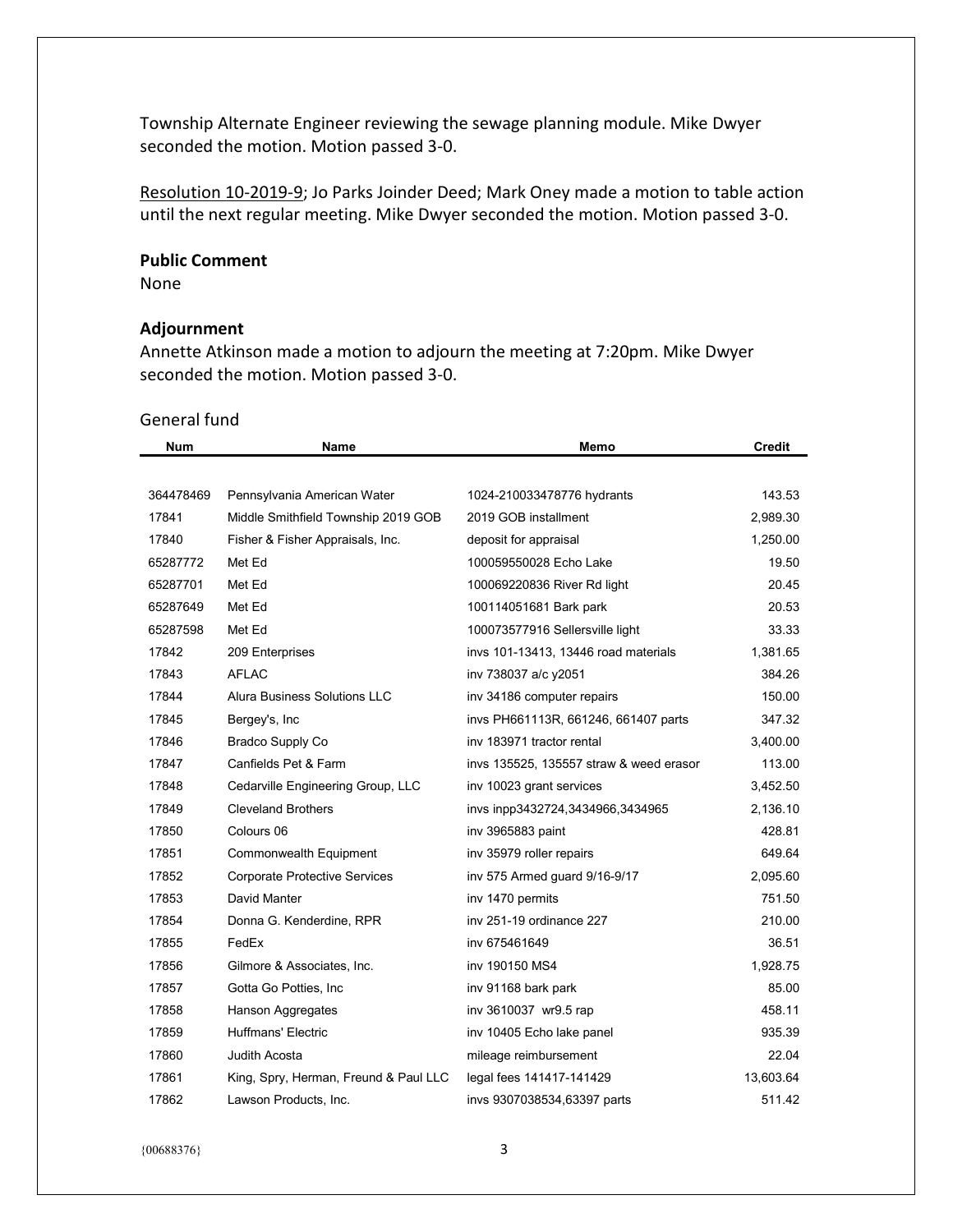| 17863 | Leroy Lewis                         | contracted maintenance- dog park                                            | 200.00    |
|-------|-------------------------------------|-----------------------------------------------------------------------------|-----------|
| 17864 | Lewis ACE Hardware                  | a/c 1120 supplies                                                           | 231.00    |
| 17865 | Lisa Zotti.                         | return of deposit                                                           | 50.00     |
| 17866 | M.S.T.S.D.                          | MS-0032 sewer                                                               | 350.00    |
| 17867 | Middle Smithfield Township 2012 GOB | 2012 GOB General Fund installment                                           | 13,226.04 |
| 17868 | Monroe County Treasurer             | Interim B supplies                                                          | 8.94      |
| 17869 | <b>Orkin Pest Control</b>           | inv 266976 pest control                                                     | 185.47    |
| 17870 | PA One Call System, Inc.            | inv 831365 monthly activity fee                                             | 23.73     |
| 17871 | PA Recreation & Park Society, Inc.  | inv 25541 membership dues                                                   | 180.00    |
| 17872 | PA State Association of Boroughs    | training discount program<br>invs 2791055,2796949,2796964 gas &             | 125.00    |
| 17873 | <b>PAPCO</b>                        | propane                                                                     | 4,062.48  |
| 17874 | Pocono Record                       | inv 207539 public notice                                                    | 366.62    |
| 17875 | Praxair Dist Mid-Atlantic           | invs 91992573, 92082308                                                     | 375.14    |
| 17876 | Quiet Valley Living Historical Farm | donor membership renewal                                                    | 500.00    |
| 17877 | RICOH USA, Inc.                     | inv 5057688802 additional copies                                            | 278.47    |
| 17878 | <b>Service Tire Truck</b>           | iny 437061-26 mount/dismount tires                                          | 79.00     |
| 17879 | <b>SFM Consulting LLC</b>           | U & O, BC, Z permits                                                        | 12,628.62 |
| 17880 | Sherwin-Williams                    | inv 7996-1 paint for line stripping<br>invs 8055861994,914750,946303,955075 | 167.67    |
| 17881 | Staples Advantage                   | supplies                                                                    | 319.26    |
| 17882 | Sun Litho Print                     | iny 43230 fall newsletter                                                   | 6,650.00  |
| 17883 | <b>Verizon Wireless</b>             | inv 9838357860 cellphones                                                   | 262.20    |
| 17884 | Warehouse Battery Outlet, Inc       | inv 434368 less credit 423688                                               | 181.69    |
| 17885 | Waste Management                    | inv 339314902034 cleanup                                                    | 1,035.00  |
| 17886 | PA Recreation & Park Society, Inc.  | inv 247 annual conference & expo                                            | 390.00    |
|       |                                     |                                                                             | 79,434.21 |

# Sewer Fund

| <b>Num</b> | Name                                            | Memo                         | <b>Credit</b> |
|------------|-------------------------------------------------|------------------------------|---------------|
|            |                                                 |                              |               |
| 13618      | ALLSTATE SEPTIC SYSTEMS, LLP                    | 325151                       | 1,035.00      |
| 13619      | AT&T                                            | 0195333847001                | 42.49         |
| 13620      | Eastern Alarm Systems, Inc.                     | 14395                        | 50.00         |
| 13621      | Huffman's Flectric<br>KING SPRY HERMAN FREUND & | 10404                        | 9,118.35      |
| 13622      | <b>FAUL</b>                                     | 141420<br><b>MST 2012GOB</b> | 440.00        |
| 13623      | <b>MST2012GOB</b>                               | installment                  | 9,755.21      |
| 13624      | PA ONE CALL SYSTEM, INC.                        | 831369                       | 39.78         |
| 13625      | PROSSER LABORATORIES, INC.                      |                              | 16,514.50     |
| 13626      | W.G. MALDEN                                     |                              | 314.50        |
| 13627      | <b>WASTE MANAGEMENT</b>                         | 3393324-0203-3               | 5,586.94      |
| 13628      | <b>WG MALDEN</b>                                | 15624                        | 350.00        |
| 13630      | Commonwealth of PA                              | Grant Fee                    | 500.00        |
| 13631      | GILMORE & ASSOCIATES, INC.                      | 109151                       | 2,540.65      |

 ${00688376}$  4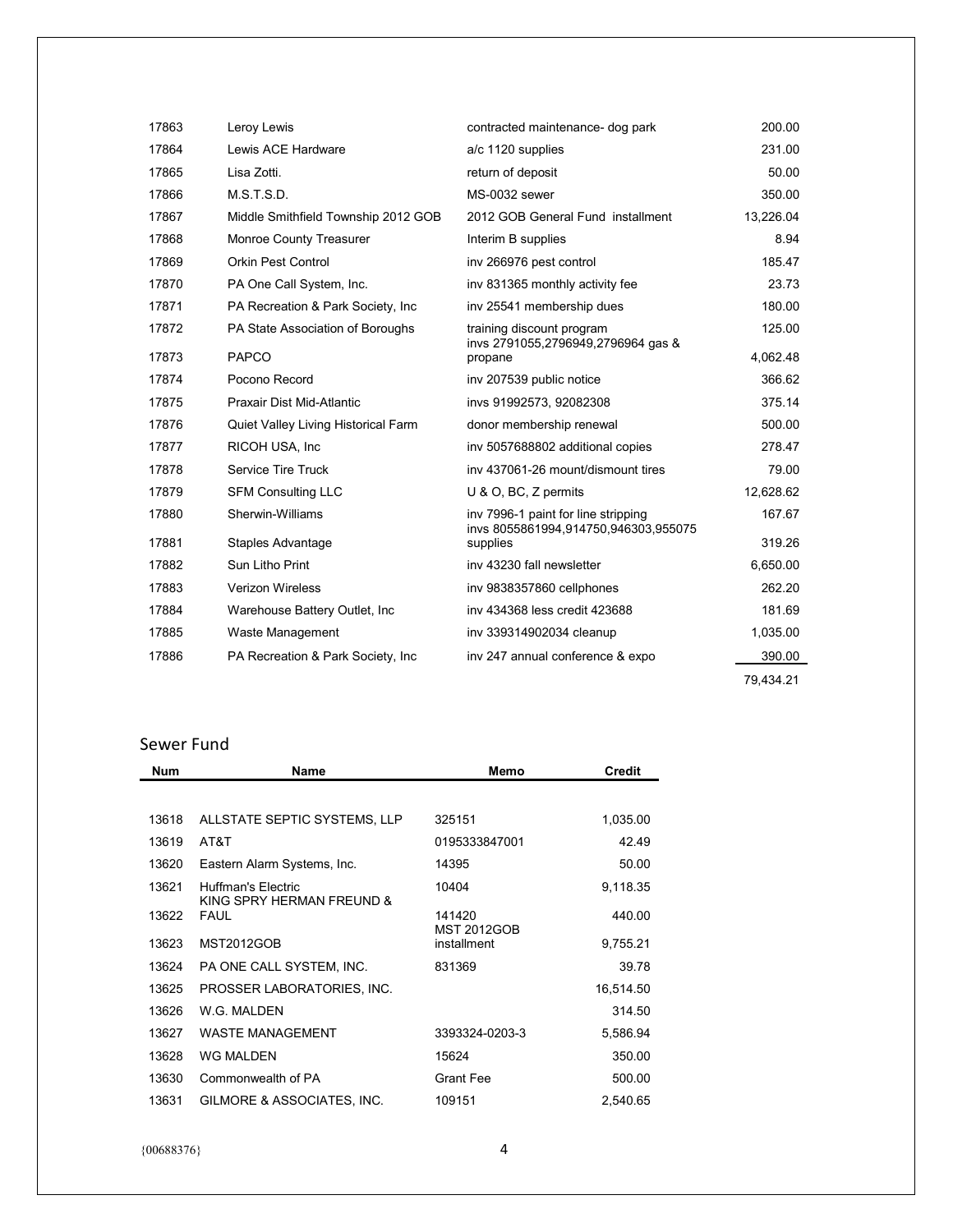| 13632 | GILMORE & ASSOCIATES, INC. | 190152 | 746.25    |
|-------|----------------------------|--------|-----------|
|       | VUB                        | 11279  |           |
|       | VUB.                       | 11280  |           |
|       |                            |        | 47,033.67 |

# Golf Course

| <b>Num</b> | <b>Name</b>                          | Memo                                              | <b>Amount</b> |
|------------|--------------------------------------|---------------------------------------------------|---------------|
|            |                                      |                                                   |               |
| 61093      | Banko Beverage                       | beer                                              | (388.91)      |
| 61094      | Connoisseur Media                    | iny 1190653938 radio ads                          | (504.00)      |
| 2122026    | Verizon                              | 570-223-7378                                      | (211.51)      |
| 2122023    | Verizon                              | 223-8099                                          | (335.20)      |
| 65287550   | Met-Ed                               | 100081748863 Golf maint bldg                      | (90.34)       |
| 61095      | Stanley Zir                          | return of deposit                                 | (175.00)      |
| 61096      | Banko Beverage                       | beer                                              | (133.56)      |
| 61097      | <b>Blue Ridge Communications</b>     | 0109950-03 internet                               | (49.95)       |
| 61098      | <b>Cintas Corporation</b>            | inv 4031577344 cleaning                           | (140.10)      |
| 61099      | <b>Cramers Home Building Centers</b> | a/c 2238920 supplies                              | (392.46)      |
| 61100      | Dave"The Wiz" Muller<br>Equipment    | inv 190905447,21546 repairs                       | (1,075.00)    |
| 61101      | Hellers Gas, Inc.                    | inv 3063733 propane                               | (1,760.63)    |
| 61102      | Herr Foods Inc                       | inys 8165384 / 85 snacks                          | (110.58)      |
| 61103      | <b>Huffman's Electric</b>            | inv 10406 repair lights                           | (254.51)      |
| 61104      | Leon Clapper Plumbing.               | iny 26745 backflow test                           | (200.00)      |
| 61105      | LT Verrastro Beverage                | beer                                              | (125.08)      |
| 61106      | M.S.T.S.D.                           | BR-Amenity3                                       | (525.00)      |
| 61107      | Marshalls Creek Plumbing             | invs 14554, 14596 parts for irrigation<br>repairs | (520.41)      |
| 61108      | MST 2012 G.O.B.                      | monthly installment for 2012 GOB                  | (863.02)      |
| 61109      | <b>Orkin Pest Control</b>            | inv 259631 pest control                           | (65.56)       |
| 61110      | Precision Small Engine Co., Inc.     | inv 600450 parts                                  | (176.13)      |
| 61111      | <b>Radius Global Solutions LLC</b>   | #21361829 whispering pines website                | (107.69)      |
| 61112      | Verizon                              | 570-223-8140                                      | (54.17)       |
| 61113      | <b>Whitehall Turf Equipment</b>      | inv 415114 parts                                  | (140.08)      |
|            |                                      |                                                   | (8,398.89)    |

# Cultural Center/Library

| <b>Num</b> | Name                                  | Memo                                  | Credit    |
|------------|---------------------------------------|---------------------------------------|-----------|
|            |                                       |                                       |           |
| 10017      | Marx Sheet Metal & Mechanical Inc     | application #2 Cultural Ctr & Library | 11,250.00 |
| 10018      | Sedler Design & Redevelopment, LLC    | construction admin community center   | 11,714.00 |
| 10019      | King, Spry, Herman, Freund & Paul LLC | inv 141426 Community bldg project     | 547.25    |
|            |                                       |                                       | 23,511.25 |